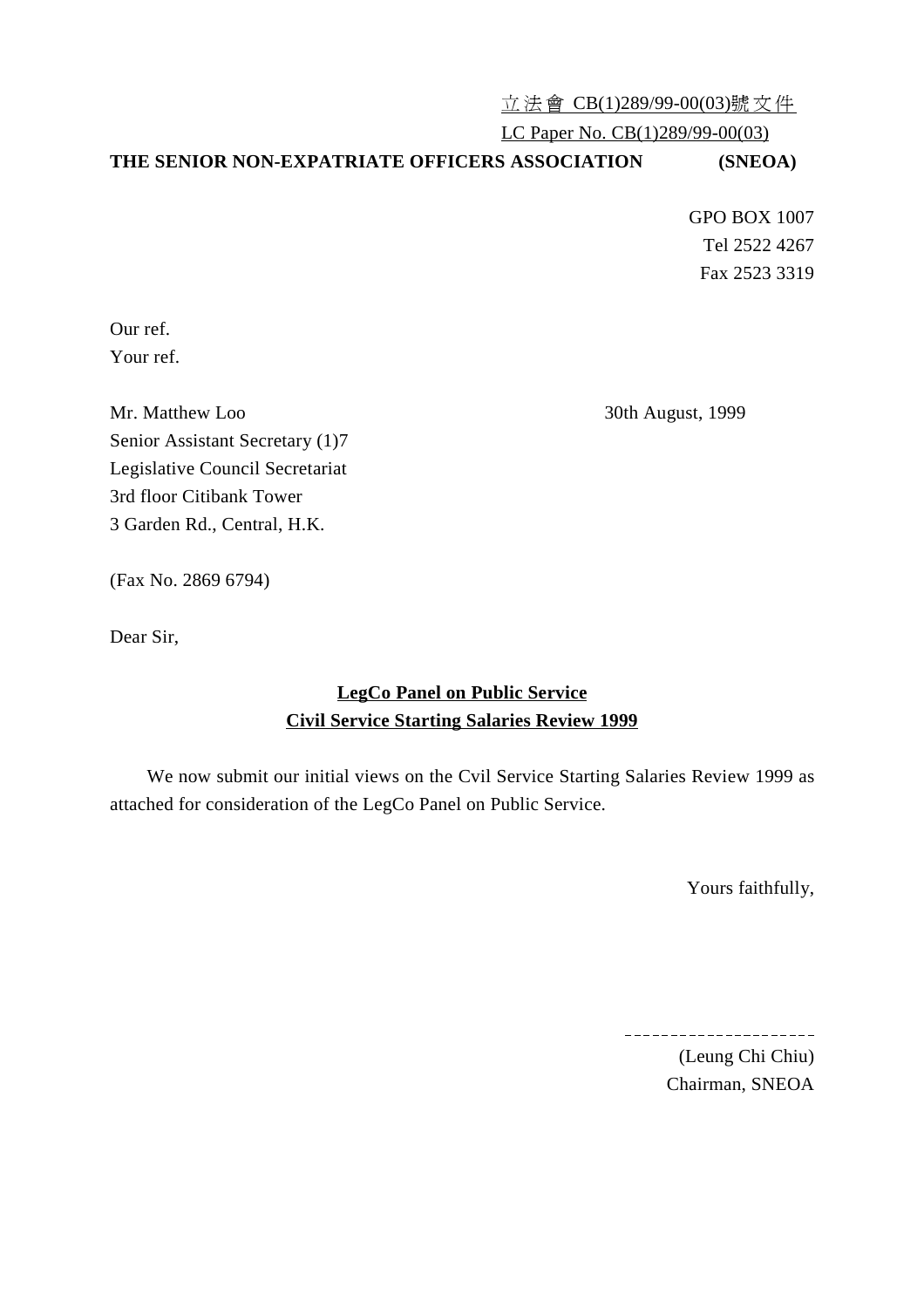## 本地高級公務員協會

## 對㆒九九九年入職薪酬檢討的初步意見書

本地高級公務員協會對《一九九九年入職薪酬檢討》的初步意見如下:

(㆒) 長遠來說,公務員的入職薪酬應跟隨香港的整體入職薪酬調整。 不過,基於服務的性質,政府的人力資源政策,必須從一個較長遠的角度 考慮,入職薪酬不應、亦不能跟貼市場而在短期內作出太大的改動。

(二) 這次調査是政府委托薪常會單方面進行的,職方並沒有參與,亦 未能取得有關數據加以分析,所以不能作出全面的評估。

(三) 入職薪酬最受失業率影響。這次調查是在失業率處於歷史高位下 進行,對入職薪酬當然帶來一定的沖擊。

(㆕) 調查沿用學歷比較法。隨著教育漸趨普及,學歷水平對入職薪酬 的影響已逐漸淡化。同一學歷水平,不同行業的入職薪酬可以有很大的差 畢,所以調查結果極容易受到樣本分佈影響。這次調查中不少資歷基進的 樣本數目偏低,使人關注。